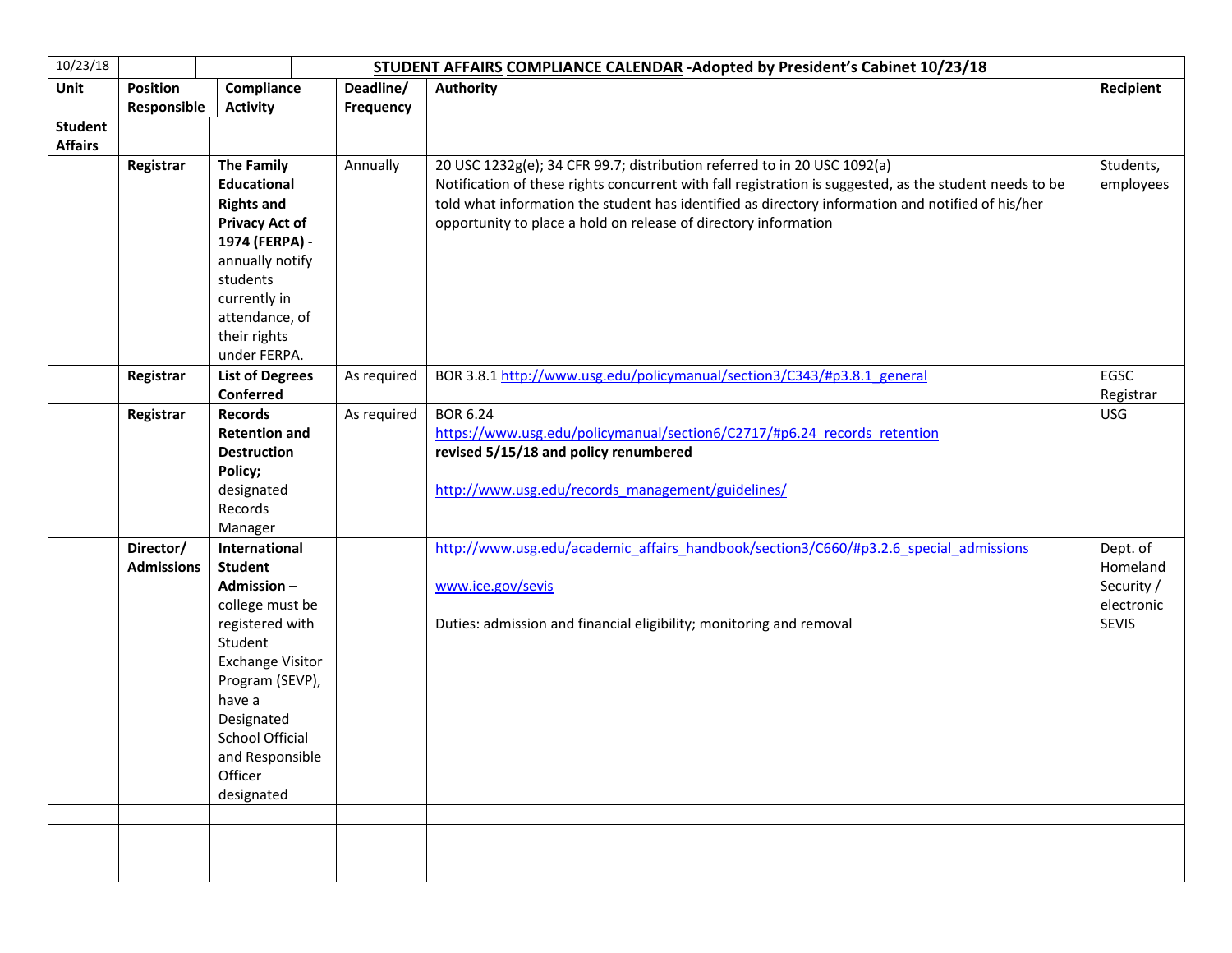| Unit | Position<br>Responsible                       | Compliance<br><b>Activity</b>                                                                                                                                                                                                    | Deadline/<br>Frequency                             | <b>Authority</b>                                                                                                                                                                                                                                                                                                                                                                                                                                                                                                                | Recipient                                                     |
|------|-----------------------------------------------|----------------------------------------------------------------------------------------------------------------------------------------------------------------------------------------------------------------------------------|----------------------------------------------------|---------------------------------------------------------------------------------------------------------------------------------------------------------------------------------------------------------------------------------------------------------------------------------------------------------------------------------------------------------------------------------------------------------------------------------------------------------------------------------------------------------------------------------|---------------------------------------------------------------|
|      | Director/<br><b>Admissions</b>                | <b>Annual Report</b><br>for all J-1<br><b>Sponsors for</b><br>the Exchange<br><b>Visitor Program</b><br>All J-1 sponsors<br>must submit an<br>annual report<br>generated from<br>SEVIS along<br>with a narrative<br>of the year. | various                                            | 22 CFR 62.15<br>The report must be filed on an academic, calendar, or fiscal year, as stipulated on the program's<br>designation or re-designation letter. The annual reporting cycle is also listed on the Program<br>Information screen. The due dates are:<br>Academic Year ends: June 30th - report due to the Department of State July 31st<br>Calendar Year ends: December 31st - report due to the Department of State January 31st<br>Fiscal Year ends: September 30th - report due to Department of State October 31st | US Dept. of<br>State                                          |
|      | Director/<br><b>Admissions</b>                | <b>Exceptions to</b><br>Undergraduate<br><b>Admissions-</b><br>general,<br>limited,<br>Presidential<br>exceptions                                                                                                                | Exceptions<br>must be<br>approved<br>by USG<br>CAO | BOR 4.2,<br>http://www.usg.edu/policymanual/section4/C328<br><b>AA SA 3.2</b><br>http://www.usg.edu/academic affairs handbook/section3/C659<br>revised 2/13/18                                                                                                                                                                                                                                                                                                                                                                  | USG EVC<br>AA                                                 |
|      | Director/<br><b>Admissions</b>                | <b>Limited</b><br><b>Transfer</b><br><b>Admission</b>                                                                                                                                                                            | As required                                        | AA SA 3.3.1<br>http://www.usg.edu/academic affairs handbook/section3/C667/#p3.3.1 limited transfer admission<br>BOR 4.2.13<br>http://www.usg.edu/policymanual/section4/C328/#p4.2.1 admission requirements for programs I<br>eading to the baccalaureate degr                                                                                                                                                                                                                                                                   | <b>USG</b>                                                    |
|      | Director/<br><b>Student</b><br><b>Conduct</b> | <b>Student Sexual</b><br><b>Misconduct</b><br>Policy-report<br>to USG interim<br>suspension,<br>expulsion and<br>interim<br>measures                                                                                             | As required                                        | BOR 6.7.1<br>https://www.usg.edu/policymanual/section6/C2655/#p6.7.1 definitions and prohibited conduct<br>revised 1/11/18                                                                                                                                                                                                                                                                                                                                                                                                      | <b>USG</b><br>Systems<br>Director/<br>Conduct<br>and Title IX |
|      | Registrar                                     | Out of state<br>enrollment<br>report                                                                                                                                                                                             | Annually                                           | BOR 4.3.1<br>http://www.usg.edu/policymanual/section4/C329/#p4.3.1 out-of-state enrollment                                                                                                                                                                                                                                                                                                                                                                                                                                      | <b>USG</b>                                                    |
|      | <b>AVPEM</b>                                  | <b>Monthly</b><br><b>Enrollment</b>                                                                                                                                                                                              | <b>Monthly</b>                                     | Required by USG as of Fall 2017                                                                                                                                                                                                                                                                                                                                                                                                                                                                                                 | <b>USG</b>                                                    |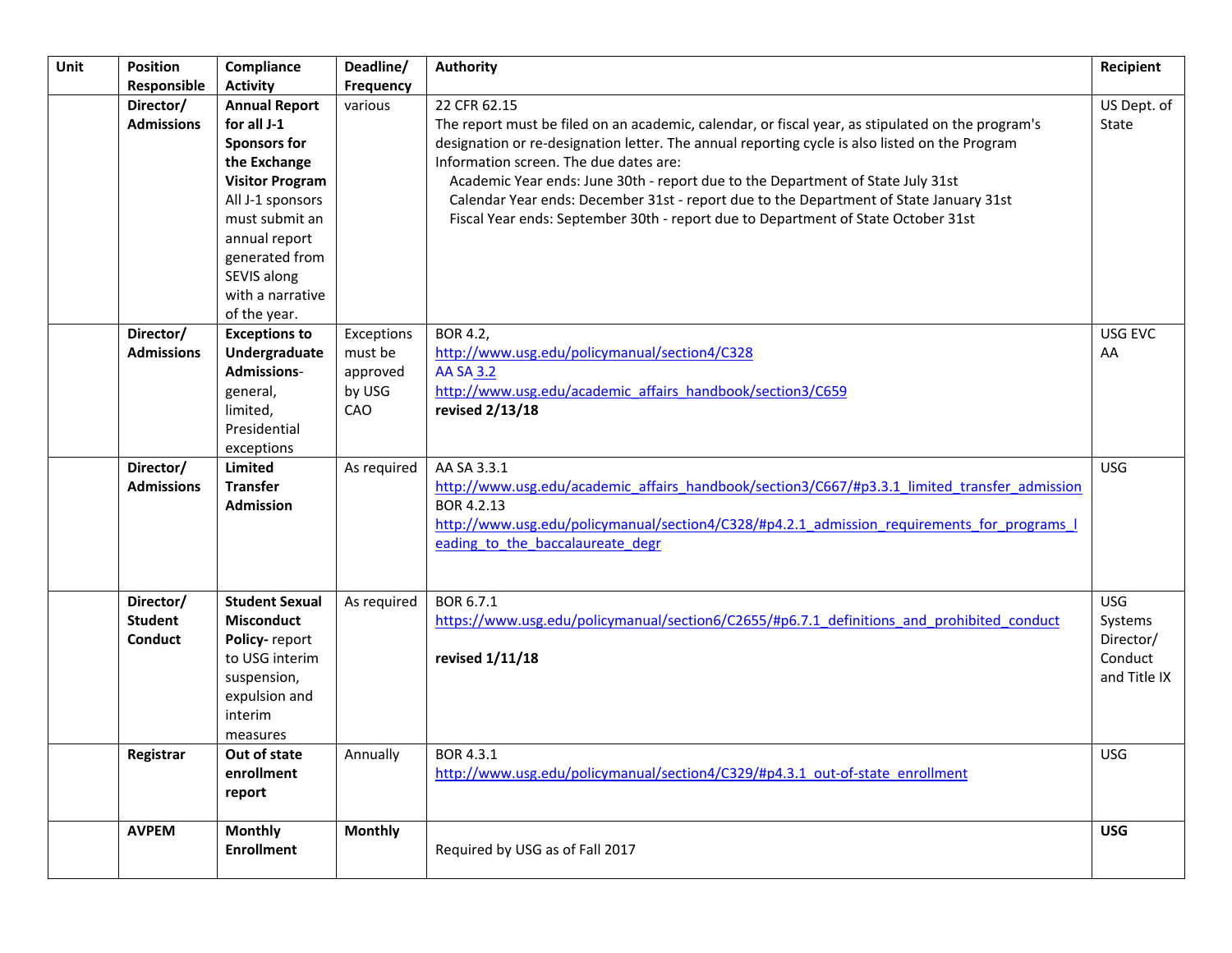| Unit | <b>Position</b><br>Responsible                          | Compliance<br><b>Activity</b>                                                                                                                   | Deadline/<br>Frequency                                                                                   | <b>Authority</b>                                                                                                                                                                                                                                                | Recipient                                    |
|------|---------------------------------------------------------|-------------------------------------------------------------------------------------------------------------------------------------------------|----------------------------------------------------------------------------------------------------------|-----------------------------------------------------------------------------------------------------------------------------------------------------------------------------------------------------------------------------------------------------------------|----------------------------------------------|
|      | Director/<br><b>Admissions</b>                          | <b>Verification of</b><br>Lawful<br>Presence - all<br>applicants                                                                                | As required                                                                                              | BOR 4.3.4<br>http://www.usg.edu/policymanual/section4/C329/#p4.3.4 verification of lawful presence                                                                                                                                                              | EGSC<br>Registrar                            |
|      | <b>VPASA</b>                                            | Drug and<br>Alcohol Policy-<br>file with USG/<br>disseminate<br>annually to<br>EGSC                                                             | As required                                                                                              | Drug Free Post-Secondary Education Act<br>http://www.usg.edu/policymanual/section4/C332/#p4.6.4 alcohol and drugs on campus                                                                                                                                     | USG-AVC<br>Student<br>Services               |
|      | Director/<br><b>Student</b><br><b>Conduct</b>           | <b>Student</b><br><b>Conduct</b><br>Investigations-<br>report to USG<br>interim<br>measure,<br>interim<br>suspension,<br>expulsion              | As required                                                                                              | BOR 4.6.5<br>http://www.usg.edu/policymanual/section4/C332/#p4.6.5 standards for institutional student cond<br>uct investigation                                                                                                                                | <b>USG</b><br>Student<br>Conduct<br>Director |
|      | Director/<br>Admissions/<br>Registrar                   | Immunization<br><b>Requirements</b><br>for Students-<br>policy on file at<br>$college -$<br><b>Student Affairs</b><br>Office                    | As required                                                                                              | <b>BOR 4.8.2</b><br>http://www.usg.edu/policymanual/section4/C334/#p4.8.2 immunization requirements for student<br>$\underline{\underline{\mathsf{S}}}$<br>Includes requirement that students in housing certify proof of vaccination for meningococcal disease | EGSC<br>Student<br>Affairs                   |
|      | Registrar                                               | <b>Out of State</b><br><b>Tuition Waiver</b><br>-President;<br>policy required.<br>Submit<br>procedures<br>consistent with<br><b>BOR</b> policy | Presidentia<br>I: Deadline<br>6/30 prior<br>to<br>semester<br>begin;<br>Border<br>County to<br>USG prior | BOR 7.3.4.1<br>http://www.usg.edu/policymanual/section7/C453/#p7.3.4 out-of-<br>state tuition waivers and waivers of mandatory fees<br>revised 5/15/18                                                                                                          | USG CAO                                      |
|      | Also on Bus<br><b>Affairs</b><br>Compliance<br>Calendar | Comprehensive<br><b>Student Housing</b><br>Plan-proposed<br>and existing<br>housing                                                             | As<br>required                                                                                           | BOR 7.11.7.1<br>http://www.usg.edu/policymanual/section7/C480/#p7.11.7_student_housing<br>Note: BOR Meeting Minutes for 5/15/18 show strike out of policy; BOR Policy Manual not updated                                                                        | USG-VCFA                                     |